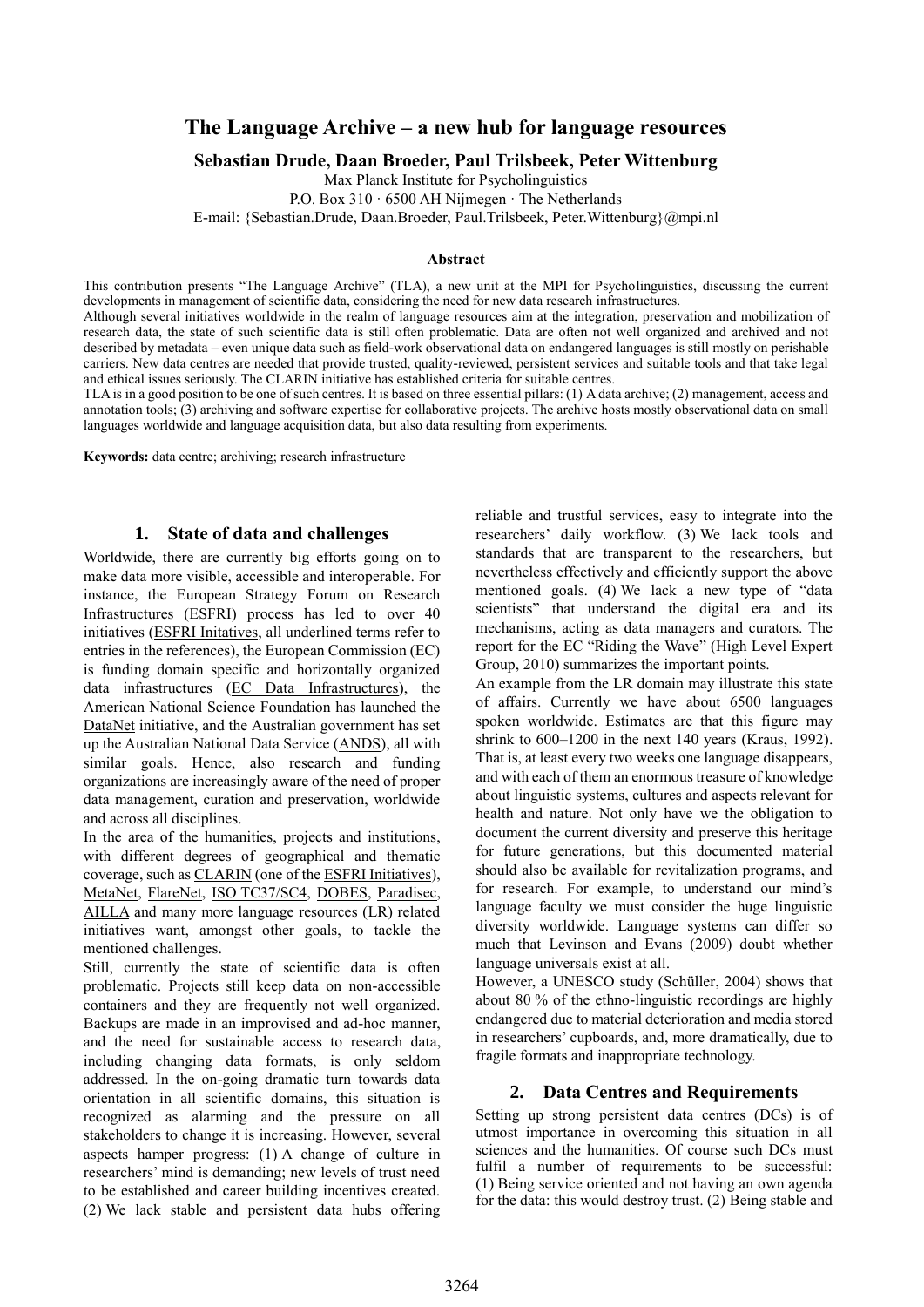persistent: without a guarantee to be able to access the data at all moments for many years, researchers may not take the effort of transferring the data. (3) Having "data scientists" that know about standards and methods and that can take essential curation steps to maintain easy accessibility. (4) Offering tools allowing researchers to embed the stored data in their workflows and, increasingly often, chains of automatic operations. (5) Taking care of legal and ethical rules which often appear obscure in the worldwide data networks.

In addition, there are formal requirements data centres must meet. For instance, CLARIN established criteria for its data centres (CLARIN requirements) which apparently are widely accepted. In CLARIN, data centres need to:

- offer useful services to the community and to agree with basic principles: explicit statements about the duration and the quality of the services, guarantee to deliver the same content for the same identifier, adherence to standard interfaces, protocols and agreements to achieve a high degree of integration and interoperability
- adhere to security guidelines, i.e. their servers / services have accepted certificates, and participate in data federations allowing users to create virtual collections
- have a proper, clearly specified repository system and participate in a quality audit procedure
- associate persistent identifiers with their resources that can be used to proof integrity and authenticity
- offer appropriate metadata (via OAI PMH)

The CLARIN initiative revealed that it is not generally easy for data holders to meet these criteria, in particular due to lack of appropriate funding and expertise. Pressure from research organizations and funders, however, will grow, and some of the centres may fail while others will remain as strong data centres certified according to Repository Audit and Certification (RAC) (Conrad 2010) or the Data Seal of Approval (DSA). Perhaps the latter will offer data collected from various disciplines or just data from a certain domain. Here factors such as economy of scale can be applied for bit-stream preservation, but hardly for data curation. It is even in debate whether commercial services can or should be used to establish such centres. Currently, however, most of the European researchers are afraid that commercial centres will eventually give access only to those having sufficient funds, whereas publically funded centres should offer data for free to all researchers, including to the so-called data scientists. However, with the current mostly project-based funding schemas, the challenges to maintain data centres and networks in a long perspective are considerable.

In the area of LR, with the emerging e-Research paradigm, also existing dedicated centres focusing on academic research – such as the Evaluations and Language Resources Distribution Agency (ELDA), the Linguistic Data Consortium (LDC), the Institut für Deutsche Sprache (IDS) or the Instituut voor Nederlandse Lexicologie ( $\underline{\text{INL}}$ ), among many others – may have to adapt their procedures and policies in view of the need for easy, transparent, selective and interactive use of language resources, and to enhance their strategies with respect to long-term preservation.

## **3. Conception and goals of The Language Archive**

In view of this scenario and developments, the Max Planck Society (MPG), the Berlin-Brandenburg Academy of Sciences (BBAW) and the Royal Netherlands Academy of Sciences (KNAW) joined forces and established a new unit at the Max Planck Institute for Psycholinguistics in Nijmegen, Netherlands (MPI-PL): "The Language Archive" (TLA). The new unit continues and consolidates the well-known work by the Technical Group (TG) at the MPI-PL under its technical director Peter Wittenburg. The TG functioned already as archive and technical centre of the DOBES program and had an important role in several other of the above-mentioned developments and initiatives, in particular in CLARIN.

A clear signal was to be given that TLA will become a strong, persistent and trustful data centre, offering its collaboration to any researcher with serious language data of all sorts. The funding from the three institutions supports six permanent positions at TLA as a basis for this new unit. Still, the lion's share (currently about 20 technologists) is financed by third and project money.

TLA is based on three essential pillars: (1) A data archive holding resources on languages and cultures worldwide. (2) Management and access tools developed and maintained in collaboration with a wide variety of projects. (3) Archiving and software expertise for collaborative projects.

The primary goal of TLA is to store and preserve digital language resources, to give access to researchers and other interested users and to develop and integrate new technologies advancing language research. Although TLA will be primarily grounded on the research needs of the MPG, BBAW and KNAW, it is open to researchers and "citizen scientists", open to all requests for depositing any suitable language related data. The current focus is on observational data from languages all around the world (typically manually annotated audio and video recordings), such as data from the DOBES program or other data resulting from ethno-linguistic field research, but also observational data from language acquisition studies, mainly for major better studied languages.

TLA also hosts data resulting from experiments: psycholinguistic studies with response patterns to stimuli, eye-tracking data, and more recently also neurological imaging data connected with language production or perception, and even genetic data related to linguistic topics. In principle, any well-structured digital data (no physical objects, data carriers are returned to the depositors) with long-term linguistic scientific relevance are accepted.

TLA promotes a culture of free sharing of data and believes that in principal and wherever possible data should be made freely accessible via central online repositories. However, the personal and privacy rights of the speakers (and sometimes the intellectual property rights of the depositors) have to be taken into account so that controlled or regulated access may be necessary for certain parts and/or types of data (for instance sensitive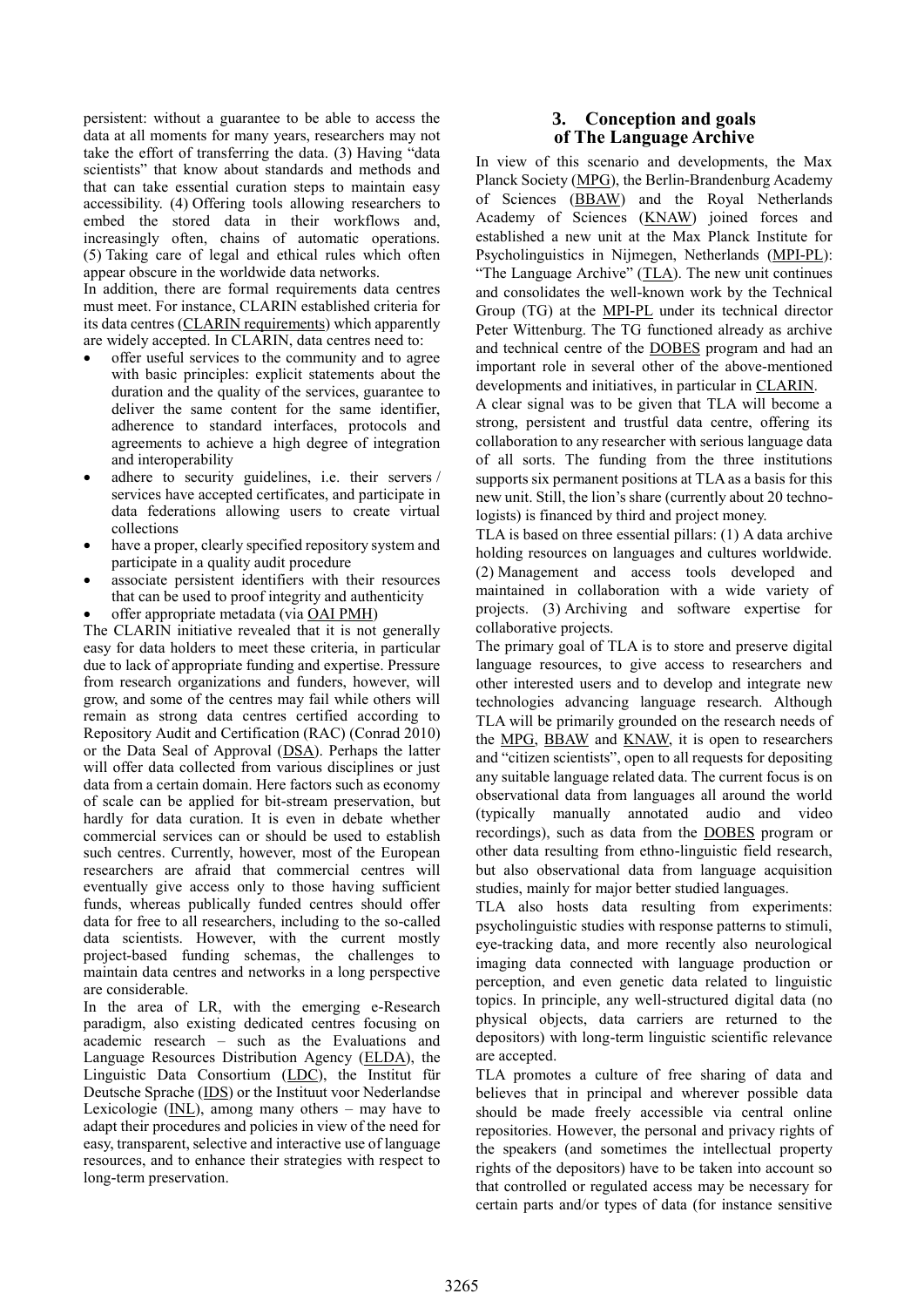material such as sacred rituals). Therefore efficient mechanisms have been created that allow depositors and managers to easily associate rights with individual data objects or branches in a metadata tree, possibly restricted to certain data types (audio, video, annotation etc.). Four levels of access have been established: (1) open, (2) open to registered users, (3) request based, (4) closed. Except for the first, all may require signing a Code of Conduct (such as in the case of DOBES data). Currently, about 25% of the resources are of level (1) or (2). Access to most other material can be requested. These protection mechanisms are seen as sufficient – for various reasons, logo introduction, watermarking, encryption etc. are not applied.

The tools developed at TLA so far focus mainly on two areas: On the one hand, on the needs for archiving such language data – the by now well-known web-oriented tools LAMUS, AMS, ARBIL, IMDI-browser, TROVA and ANNEX will be maintained, further developed and updated. For instance, the technology based on the IMDI-metadata-standard used so far for all data archived at TLA will be substituted by newer versions based on the new component-meta-data-infrastructure (CMDI) being developed in the CLARIN initiative. On the other hand, tools needed for linguists concerned with the linguistic diversity worldwide by documenting and describing individual languages, usual in a field research setting. In this context, the now widely used ELAN annotation software has been developed as well as the LEXUS online tool for the creation of multi-media lexical databases. Also these tools will continue to be maintained, developed and enhanced, for instance by developing or integrating new computational methodologies for the study of languages such as new types of audio/video pattern recognizers making multimodal work more efficient, or analysis tools that extract regularity features from given annotations.

Participating in national and international projects and collaborations, TLA contributes to the emerging e Research infrastructures, advancing and promoting international standards. TLA will participate in initiatives developing and maintaining advanced software to allow archive managers to organize and maintain a consistent and coherent digital archive. State of the art software (see above) will also allow users to easily create, access, and enrich the data stored at TLA. Via CLARIN and similar initiatives, TLA cooperates with other data centres and promotes the integration of language resources worldwide, but besides this, no specific agreements with individual initiatives or institutions such as LDC, FlareNet or MetaNet have been made so far.

TLA is devoted to fulfil the mentioned requirements established by CLARIN. In particular, TLA will continue to assess its archival practices by applying the DSA process regularly. It will also participate in European data infrastructures to promote cross-disciplinary data access and in the worldwide Data Access and Interoperability Task Force (DAITF).

### **4. Conclusions**

With the foundation of TLA the three participating institutions have set a signal to support the current trends towards strong, reliable and persistent non-profit data centres. The new unit is based on what has already been done by the Technical Group at the MPI-PL for more than two decades and will intensify this work, based on increased structural funds. For the essential task to establish proper trust relations with all depositors and towards the community, it will respect the copyright of the data depositors, and take all required steps to curate and preserve the stored data.

The establishment of TLA will increase the capability of ensuring long-term support for the tools being developed. This incentivizes users to work with a complex tool set. Perhaps TLA will be able to take over software from others to improve its availability. We expect that TLA can contribute to making language resources more visible and accessible and to better preserve them over time.

### **5. References**

- AILLA: The Archive of Indigenous Languages of Latin America. [www.ailla.utexas.org.](http://www.ailla.utexas.org/) Last visited 23.3.2012.
- ANDS: Australian National Data Service. [www.ands.org.au/.](http://www.ands.org.au/) Last visited 23.3.2012.
- BBAW: Berlin-Brandenburgische Akademie der Wissenschaften. [www.bbaw.de.](http://www.bbaw.de/) Last visited 23.3.2012.
- CLARIN: Common Language Resources and Technology Infrastructure. [www.clarin.eu.](http://www.clarin.eu/) Last visited 23.3.2012.
- CLARIN Requirements: CLARIN (2010). Criteria for CLARIN Centres. Online at: [http://www.clarin.eu/system/files/centre\\_criteria-CLA](http://www.clarin.eu/system/files/centre_criteria-CLARIN-ShortGuide.pdf) [RIN-ShortGuide.pdf.](http://www.clarin.eu/system/files/centre_criteria-CLARIN-ShortGuide.pdf) Last visited 23.3.2012.
- CMDI: Component MetaData Infrastructure. [www.clarin.eu/cmdi.](http://www.clarin.eu/cmdi) Last visited 23.3.2012.
- Conrad, M. (2010). Note on ISO 16363. (RAC). Online at:

[mailman.ccsds.org/pipermail/moims-rac/2010-May/00](http://mailman.ccsds.org/pipermail/moims-rac/2010-May/000826.html) [0826.html.](http://mailman.ccsds.org/pipermail/moims-rac/2010-May/000826.html) Last visited 23.3.2012. RAC Wiki: [wiki.digitalrepositoryauditandcertification.org.](http://wiki.digitalrepositoryauditandcertification.org/bin/view) Last visited 23.3.2012.

- DAITF: Data Access and Interoperability Taskforce. [www.daitf.org.](http://www.daitf.org/) Last visited 23.3.2012.
- Datanet: Sustainable Digital Data Preservation and Access Network Partners (DataNet). Online at: [www.nsf.gov/funding/pgm\\_summ.jsp?pims\\_id](http://www.nsf.gov/funding/pgm_summ.jsp?pims_id=503141) [=503141.](http://www.nsf.gov/funding/pgm_summ.jsp?pims_id=503141) Last visited 23.3.2012.
- DOBES: Dokumentation Bedrohter Sprachen. [www.mpi.nl/dobes.](http://www.mpi.nl/dobes) Last visited 23.3.2012.
- DSA: Data Seal of Approval. [www.datasealofapproval.org/.](http://www.datasealofapproval.org/) Last visited 23.3.2012.
- EC Data Infrastructures: cordis.europa.eu/fetch?CALLER=PROJ\_ICT&OZ\_W [EBSRCH=data+infrastructure&QM\\_PJA=&QM\\_PG](cordis.europa.eu/fetch?CALLER=PROJ_ICT&QZ_WEBSRCH=data+infrastructure&QM_PJA=&QM_PGA=FP7%24&USR_SORT=EP_PJA_A+CHAR+ASC) [A=FP7%24&USR\\_SORT=EP\\_PJA\\_A+CHAR+ASC.](cordis.europa.eu/fetch?CALLER=PROJ_ICT&QZ_WEBSRCH=data+infrastructure&QM_PJA=&QM_PGA=FP7%24&USR_SORT=EP_PJA_A+CHAR+ASC) Last visited 18.2.2012.
- ELDA: Evaluations and Language Resources Distribution Agency. [http://www.elda.org/.](http://www.elda.org/) Last visited 18.2.2012. ESFRI Initatives: "European Strategy Forum on Research